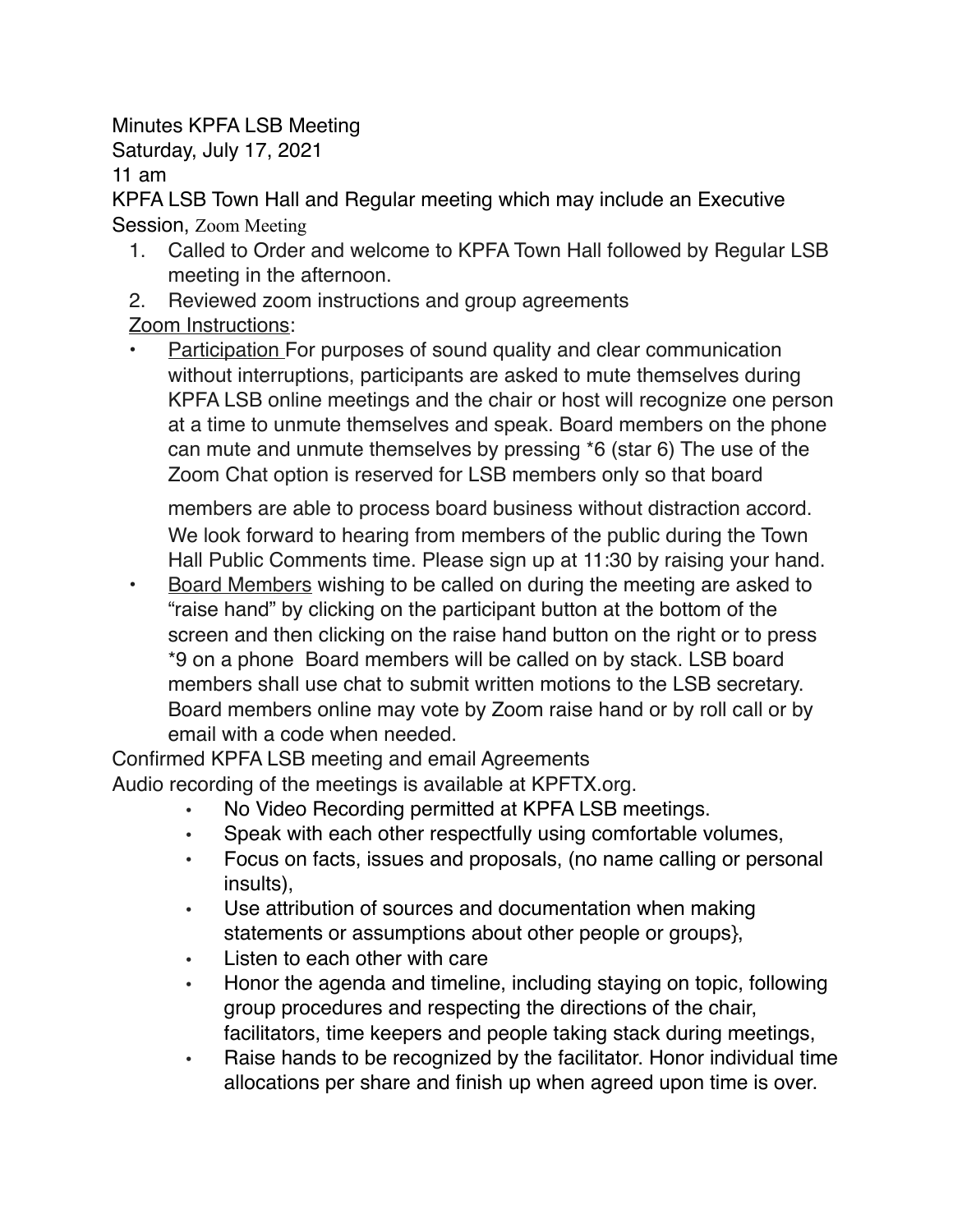Each person's time may be used for comments or questions with answers included in the time.

- Honor board confidentiality. KPFA Local Station Board members are required to keep all job performance information related to KPFA management, paid and unpaid staff and volunteers confidential to be shared only within closed session LSB meetings.
- If a situation arises when a participant is not willing to honor the above agreements after the agreements are brought to their attention, that person may be asked to leave the meeting or removed from the meeting.

3. Roll call: Present, Sharon Adams, Daniel Borgstrom, Christina Huggins, James Mcfadden, Aki Tanaka, Andrea Turner, Carol Wolfley, Chris Cory, Sabrina Jacobs, Darlene Pagano, Tom Voorhees, Susan da Silva, Philip Maldari, Mark Van Landuyt, Marilyn Langlois, Lily Kimura, Don Goldmacher, Don Macleay, Excused Absence: Christine Pepin, Shirah Dedman, Frank Sterling, Mantra Plonsey

- 4, Approved agenda,
- 5. Town Hall Public Comments Time Certain 11:30
- 6, KPFA Town Hall Introductions to Break Out Groups.
- 7. Break Out Groups. Finances, Governance, Programming
- 8 Report Backs and Closing
- Part 2 Regular KPFA LSB Meeting
- 9. Time Certain 1:45 PNB reports

10. Time Certain 2 PM Executive Session for KPFA LSB Members only,

There was an Executive Session at this meeting to discuss personnel, proprietary information, litigation and/or other matters requiring confidential advice of counsel and/or that may compromise the legitimate business interest of said radio station or the Foundation. LSB members used a different Zoom link Report Out: The KPFA LSB voted to censure James McFadden for false statements in the Counterpunch article regarding KPFA and Pacifica personnel The meeting time was extended by 10 minutes during the Executive Session.

11, Approve minutes March 20, 2021 and May 15, 2021, TABLED

12 Unfinished Business: TABLED

A. TABLED MOTION TO CREATE A FUNDRAISING COMMITTEE ON THE KPFA LSB

WHEREAS, It is stated in the current Bylaws Article Seven, Section 3,

Bullet point I, to assist in station fundraising activities

WHEREAS, members of the LSB and PNB have a duty to help in any and all ways possible to support KPFA, and all stations within the vast

Pacifica network, in the ongoing efforts to remain free and

independent of corporate underwriting donations